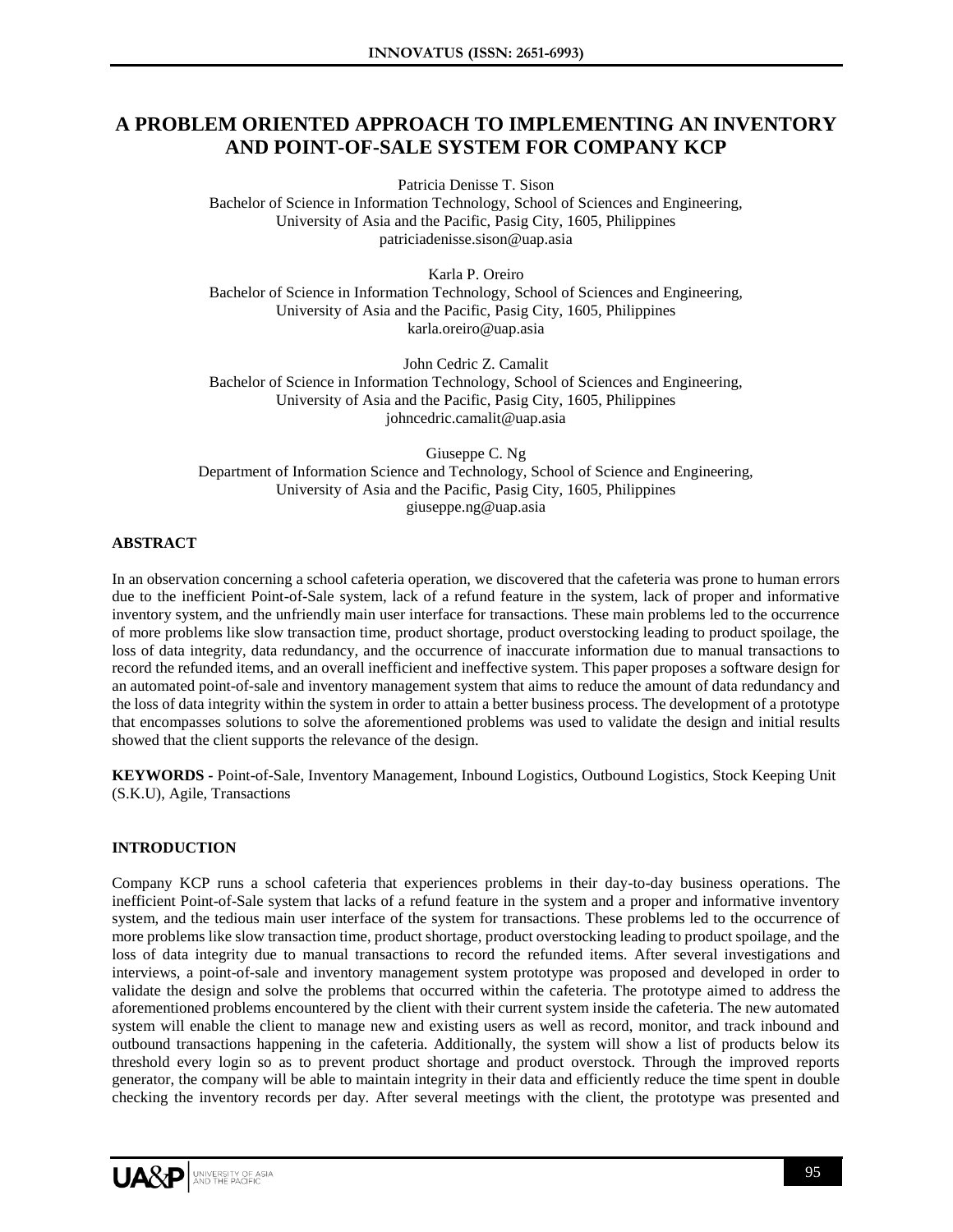evaluated. The client was pleased with the current stand of the system and is able to see the purpose of the system. Further, the needs of the client are met and the problems previously encountered are addressed.

#### **LITERATURE REVIEW**

#### **Inventory System**

An inventory is a stock of items kept by an organization to meet internal or external customer demand and is considered to be the final product holding up to be sold to a client [2]. According to [3], an inventory system is a software-based business solution used to simultaneously track activity and inventory. Manufacturers and trade resellers can both benefit from a thorough solution, where single transaction entry records necessary details on the customer, products purchased, price and date while also updating the inventory. Using a computerized inventory system enables the user to have an accurate product management and encourages the ease of interaction between employees and shoppers as transactions are processed and items move from the business to the consumer. Lastly, inventory systems save time for businesses by speeding up transactions while raising accurate data which allows for confidence in accountability among employees as it is easy to verify how much money was earned and what time did the transaction took place.

#### **Point-of-Sale System**

According to [1], a point-of-sale system conducts payment transactions which include a card reader, for payment cards and a cash drawer. It has two payment methods: Credit and Cash. If the customer pays by credit, the personnel enters the amount and the customer will swipe the credit card in the reader. However, if the customer pays by cash, the cashier will receive and deposit the cash into the cash drawer and prints a receipt with a detailed transaction.

#### **Agile Methodology**

The agile methods are iterative development methods in which are done in increments and involve the client during the development to receive instant feedback. The method includes a Scrum approach which focuses on managing iterative development. The Scrum approach has a fundamental feature called the sprint cycles which is a planning system where the tasks and the features are evaluated and selected for development. Then, the completed feature is presented to the client at the end of the sprint [5].

#### **Good Software Attributes**

The essential attributes of good software are **(1)** *maintainability*: software must evolve to meet changing needs, **(2)** *dependability & security*: software must be trustworthy, **(3)** *efficiency*: software should not make wasteful use of system resources, and **(4)** *acceptability*: software must be understood and accepted by the users. These attributes should deliver the required functionality and performance to the user and should be *maintainable*, *dependable* and *acceptable* [5].

## **METHODOLOGY**

The paper adopts a problem-oriented research method wherein, according to [4], the objective is to define the problem and formulate a solution that would solve the client's predicaments. The methods used in the process of solving the problem is a combination of research and qualitative approach. The research portion allowed us to view other existing systems with similar difficulties to allow us to formulate an idea on how to tackle the problems.

We used the qualitative approach in collecting data for the client's predicaments. Hence, the methods to gather the data will further focus on the client's anecdotes rather than their numerical data. The initial data gathering phase entails Interviews and Observations. Interviews with stakeholders were done to enhance our knowledge of the root cause of the problem. Observations require onsite visitations to fully understand the business process and the effect of the problem to their business process. Comments and anecdotes were transcribed by journals and analyzed to identify the focus of the proposed system.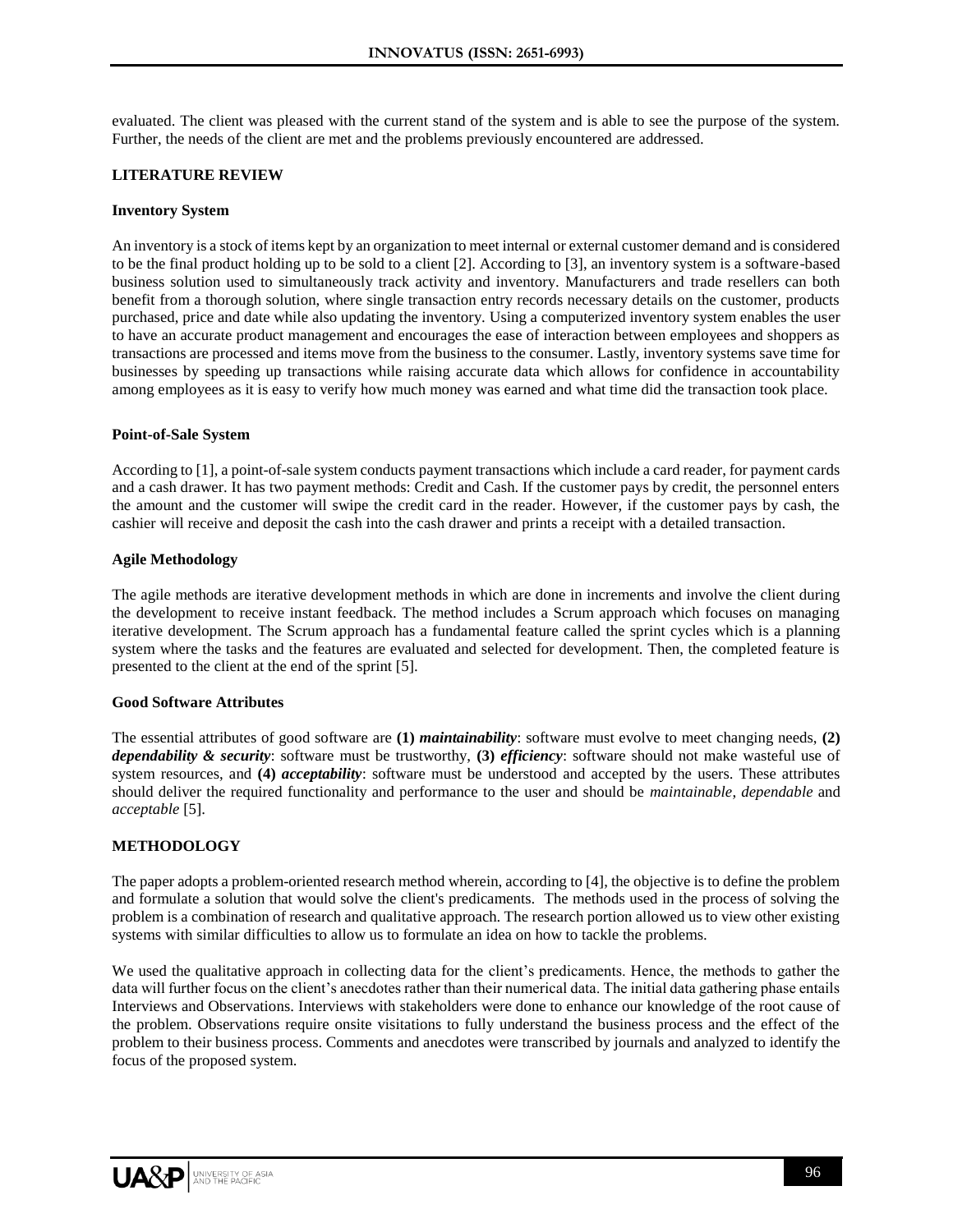After identifying the data, we then created a prototype system for the company by utilizing the Agile Methodology with Scrum. This methodology was a necessary and logical approach for solving the client's problems because it permitted the involvement of the client in the development of the system. Thus, the development of a prototype of the system is essential and required to prove that the design works for the client given the necessary software requirements specifications. After every sprint, a meeting with the client was held to present the updates and changes to the system. We then receive feedback and comments from the client on the presented prototype. The client evaluated our progress on the system after every sprint. The evaluation was done using a survey to evaluate the system based on the good software attributes namely usability, dependability & security, efficiency, and acceptability. Each of the criteria was rated using the Likert Rating Scale, with 1 being the lowest score and 5 being the highest score and then using the mean score to determine the overall score. If the score is 3 and above, then the proposed prototype is acceptable for the client's needs.

# **RESULTS**

Table 1.0 presents the observations that were made during the company visit and the problems that were discovered and how we decided to solve them.

| <b>Business Environment</b><br>and Processes                  | <b>Observations</b>                                              | <b>Problems</b>                                               | <b>Resolutions</b>                 |
|---------------------------------------------------------------|------------------------------------------------------------------|---------------------------------------------------------------|------------------------------------|
| <b>Unknowing Staff</b><br>1.                                  | Slow with fulfilling<br>customer orders                          | <b>Manual Sales</b><br>and Refund<br>Transaction<br>Recording | Automated transaction<br>recording |
| Manual Sale<br>$2_{\cdot}$<br><b>Transaction</b><br>Recording | Took a long time to<br>calculate and tally their<br>weekly sales | Unreliable<br>Inventory<br>Control                            | Batch processing                   |
| 3.<br>Manual<br><b>Inventory Listing</b>                      | Time consuming tallying<br>the inventory                         | Long hours of calculating<br>the business sales               | Newly functional reports           |

**Table 1.0 Business Environment Observations, Problems and Resolutions**



**Figure 1. Software Context of Company KCP**

Figure 1 shows the primary actors that are able to interact with the system in the client's company. Included are the Inventory Officer, Cashier, and Administrator and each has different restrictions respective to their roles. In this way, we would be able to develop a better functionality for each user of the designed prototype.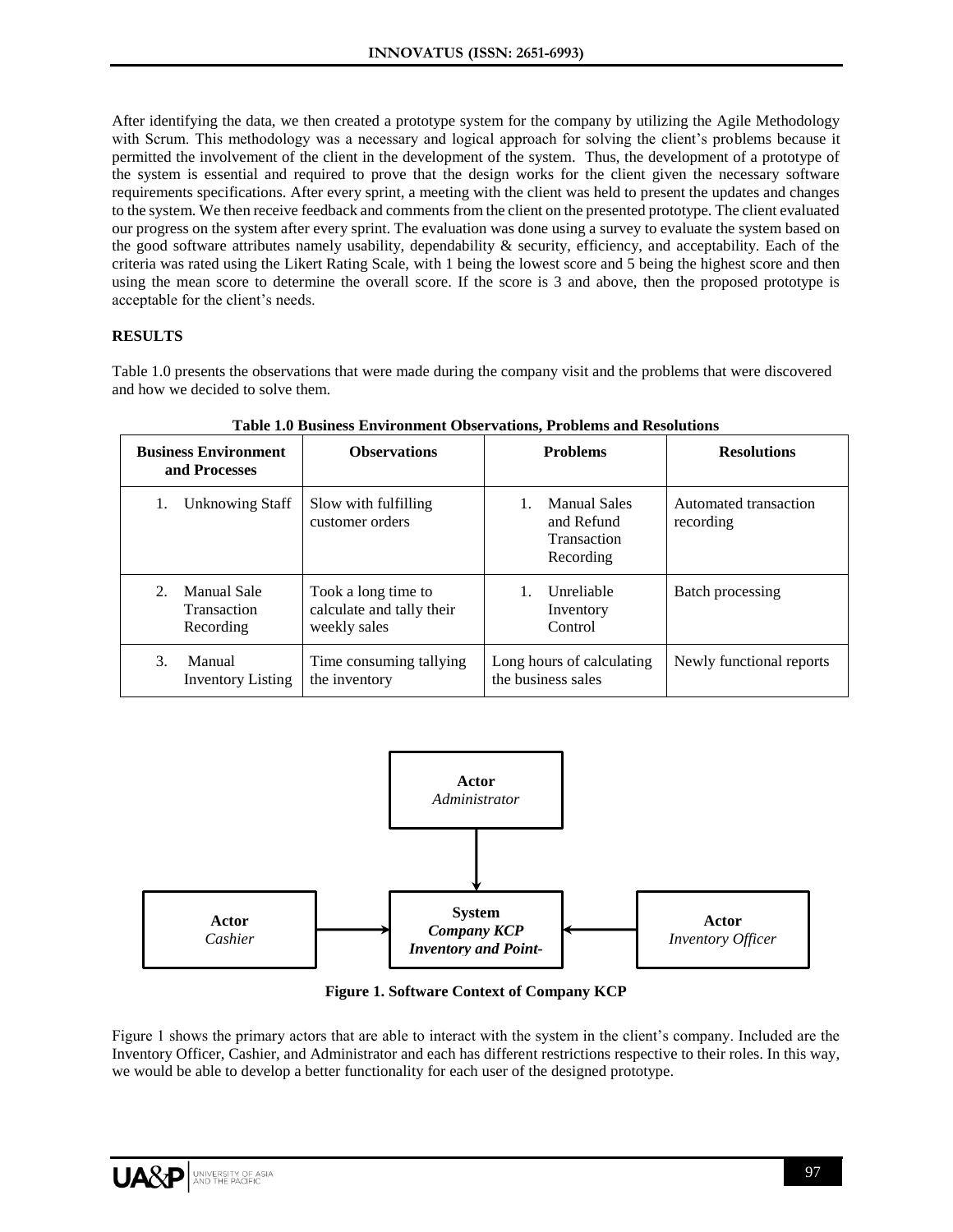| <b>CSS</b>       |                            | <b>jQuery</b>               |                        |  |  |
|------------------|----------------------------|-----------------------------|------------------------|--|--|
| $JSP + JSTL$     |                            |                             |                        |  |  |
|                  | <b>Inbound Transaction</b> | <b>Outbound Transaction</b> |                        |  |  |
| <b>Suppliers</b> | <b>Supplier Reports</b>    | <b>Products</b>             | <b>Product Reports</b> |  |  |
| <b>User</b>      |                            |                             |                        |  |  |
| <b>Servlet</b>   | <b>Filter</b>              | <b>IO</b>                   | <b>Bean</b>            |  |  |
| Database (SQL)   |                            |                             |                        |  |  |

**Figure 2. Layered Architecture Diagram for the prototype**

Figure 2 displays the layered architecture diagram for Company KCP that served as a basis for the design of the prototype. While on the Table 2.0 shows the client's requested modifications and additional functions on the system every after sprint evaluation.

| Sprint #       | <b>Additions and Modifications</b> |                           |  |
|----------------|------------------------------------|---------------------------|--|
| 1              | <b>Redirect Button</b>             |                           |  |
| $\overline{2}$ | Change Status Type                 | <b>Add Date Range</b>     |  |
|                | Add User Type                      | Expense and Income Report |  |
|                | Add Email Address                  | Visible CSS               |  |
|                | Generate Grocery List              |                           |  |
| 3              | Add Month and Year filter          | Free Meals Expense Report |  |

## **Table 2.0 Client Requests**

Table 3.0 presents the client's overall evaluation of the system.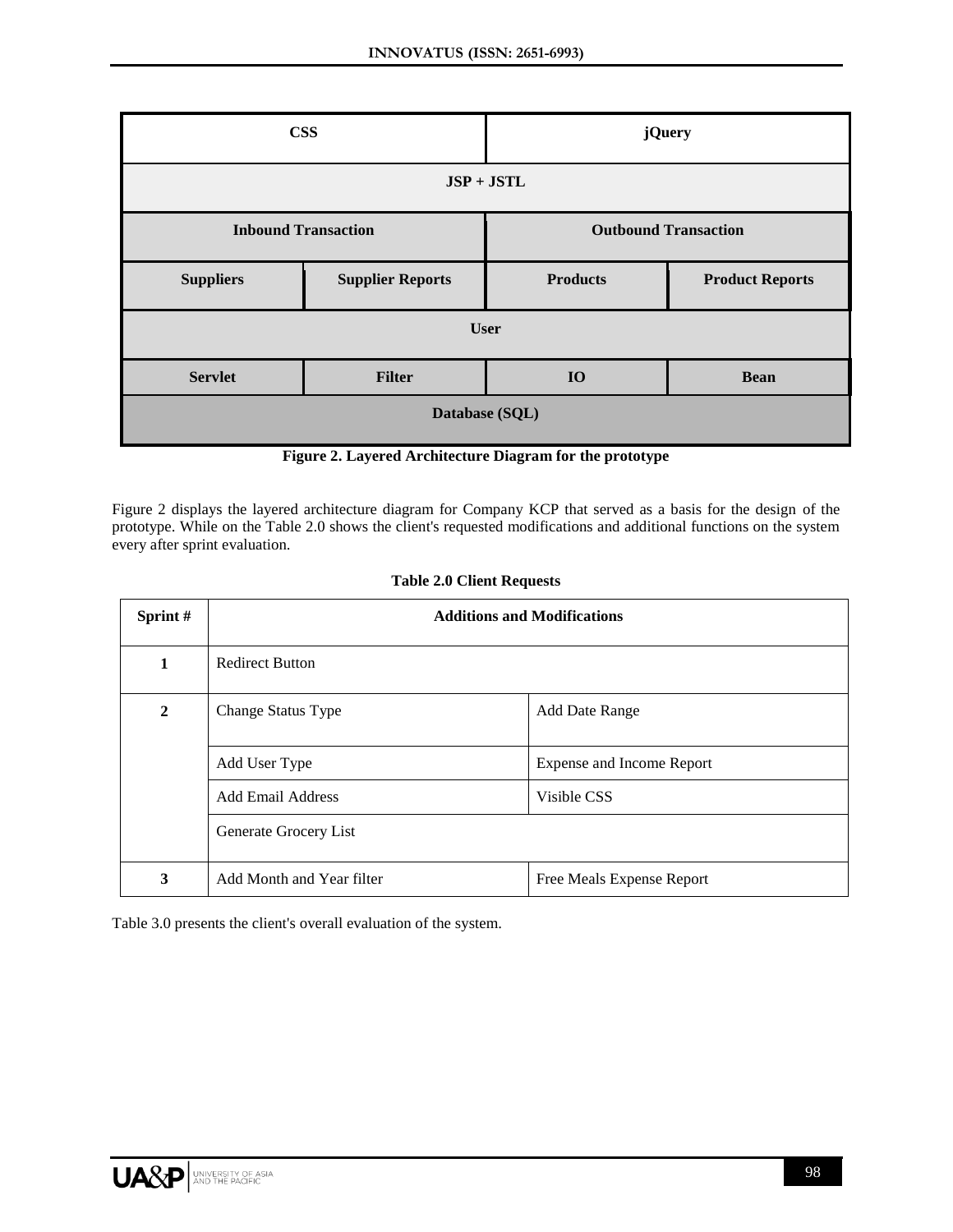| <b>USABILITY</b>                                  |      | <b>EFFICIENCY</b>                                                            |      |
|---------------------------------------------------|------|------------------------------------------------------------------------------|------|
| Easy to learn and use                             | 5    |                                                                              | 4.33 |
| Appearance is pleasant                            | 4.33 | and efficiently                                                              |      |
| <b>DEPENDABILITY &amp; SECURITY</b>               |      | <b>ACCEPTABILITY</b>                                                         |      |
| The system works reliably without major<br>issues | 4    | Presented functionality is complete and<br>according to the client's request |      |
| The client is confident that the system is        |      | The system has all the features that the<br>client needs                     | 5    |
| secure                                            | 4    | The client is convinced that the system can<br>be deployed in the company    | 4.33 |

# **Table 3.0 Customer Evaluation of the System**

#### **DISCUSSION**

We gathered all of the client's comments and suggestions during the evaluation and created solutions that would cater the problems such as the manual sales and refund transaction recording, an unreliable inventory control, and long hours of calculating the business sales. The interviews and meetings helped us and the client identify the root cause of the issues occurring in the cafeteria. In addition to that, this allowed us to create and design a suitable prototype for the problems that were addressed in table 1.0. In Figure 2, we designed an architectural diagram where each of the layers in the architectural diagram has a specific role and responsibility for the P.O.S. and Inventory functionality that is needed to satisfy the client's requests.

In each sprint, we had to demonstrate to the client company the work that we have done so far in the form of prototypes. Table 2 presents the feedback that the client provided. Based on the feedback there were changes on the usability of the prototype in terms of accessibility, features added such as new user data fields to fix the unreliable inventory management, and a functional reports generator to solve the long hours of calculating business sales.

Upon evaluation of the client, we scored 5 and 4.33 on the usability of our system for its interface and its appearance, respectively, which reflects that our system is easy to learn and easy to navigate. Dependability and security scored 4 which signifies that the client is confident in the security of the system. The client gave the system's efficiency a score of 4.33 to say that system performs its functions swiftly and efficiently. Finally, acceptability score is 5 to prove that the client sees the purpose of the system and the needs of the client are met.

## **CONCLUSION AND RECOMMENDATIONS**

We were able to identify several issues of the company by conducting interviews with the head director and cafeteria manager of the company and by firsthand observation in their business environment. These problems arose due to the company's old POS system which caused multiple functionality errors. The company often experienced mismatched data in their inventory which led to slow updates of inventory records. By using the Agile Methodology, we were able to adjust to the client's demands. Hence, the client evaluation showed the effectiveness of the prototype on their process.